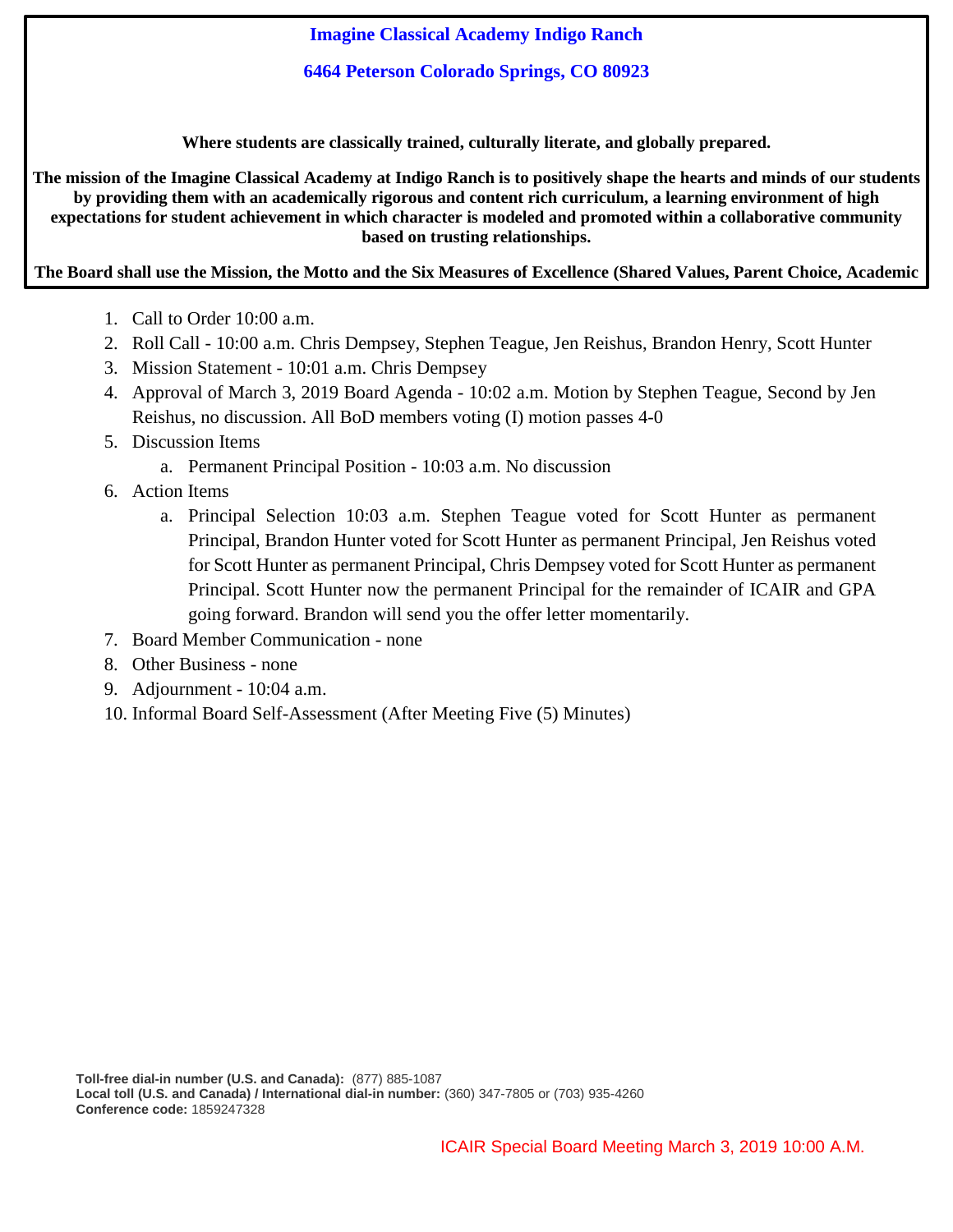**Imagine Classical Academy Indigo Ranch**

**6464 Peterson Colorado Springs, CO 80923**

**Where students are classically trained, culturally literate, and globally prepared.**

The mission of the Imagine Classical Academy at Indigo Ranch is to positively shape the hearts and minds of our students **by providing them with an academically rigorous and content rich curriculum, a learning environment of high expectations for student achievement in which character is modeled and promoted within a collaborative community based on trusting relationships.**

The Board shall use the Mission, the Motto and the Six Measures of Excellence (Shared Values, Parent Choice, Academic **Growth, Character Education, Economic Sustainability, and School Development) as the filter for all decision making.**

### *PARTICIPATION IN MEETINGS:*

Board meetings are generally a time for the Board to hear from the Principal, other senior administration representatives, and those who are scheduled to make presentations on selected topics. Colorado law prohibits the Board from discussing public business other than during public meetings or executive sessions (see below). Therefore, these public sessions are working sessions of the Board that are intended to provide interaction between Board members and administration in an effort to reach decisions on a wide variety of issues. With rare exception, these meetings are not the best place for initial discussion to take place. New initiatives or proposals should typically be discussed first with administration and a formal proposal prepared for presentation at a time when the item can be scheduled on the agenda. Nevertheless, there are times when the Board is discussing a proposal that certain individuals attending the meeting can provide valuable insight, expertise and perspective to assist the Board in making wise and well-informed decisions. Generally, those involved in bringing forth an idea, and those most active in the process of researching and presenting a proposal, will be the ones most likely to be called upon for input during the Board's discussion. In addition, senior administration officials and representatives from other active task forces will be relied upon for their perspective concerning a particular proposal and the impact it will have on various constituencies.

### *OPEN FORUM/COMMENTS FROM THE PUBLIC:*

All regular and special meetings of the Board shall be open to the public. The Board welcomes and appreciates comments on school operations and programs within the school. Open forum time shall be scheduled during board meetings, except at work sessions, for brief comments and questions from the public. A sign-up sheet will be available for individuals at the beginning of the school board meeting. The Board shall limit the length of public participation to thirty minutes and a time limit for individual *speakers of three minutes.*

Members of the public wishing to make formal presentations before the Board must notify the Board Secretary fourteen days *prior to the Board meeting date and receive approval from the Board president.* 

During open forum, comments and questions at a regular meeting may deal with any topic related to the Board's conduct of the *schools. Comments at special meetings are limited to topics on the agenda.* 

Speakers are asked to make comments in a respectful and orderly manner. Personal complaints against any individuals connected with the school system are prohibited. Open meeting forum is not a time to discuss students, staff, or parents by *name.*

The Board president shall be responsible for recognizing all speakers, maintaining proper order and adherence to time limits. Follow-up action items may be assigned to the appropriate personnel depending on the nature of the comments. The Board may or may not choose to address comments or questions during this time. Members of the public will not be recognized by the *president during Board meetings except as noted in this policy.*

**Toll-free dial-in number (U.S. and Canada):** (877) 885-1087 **Local toll (U.S. and Canada) / International dial-in number:** (360) 347-7805 or (703) 935-4260 **Conference code:** 1859247328